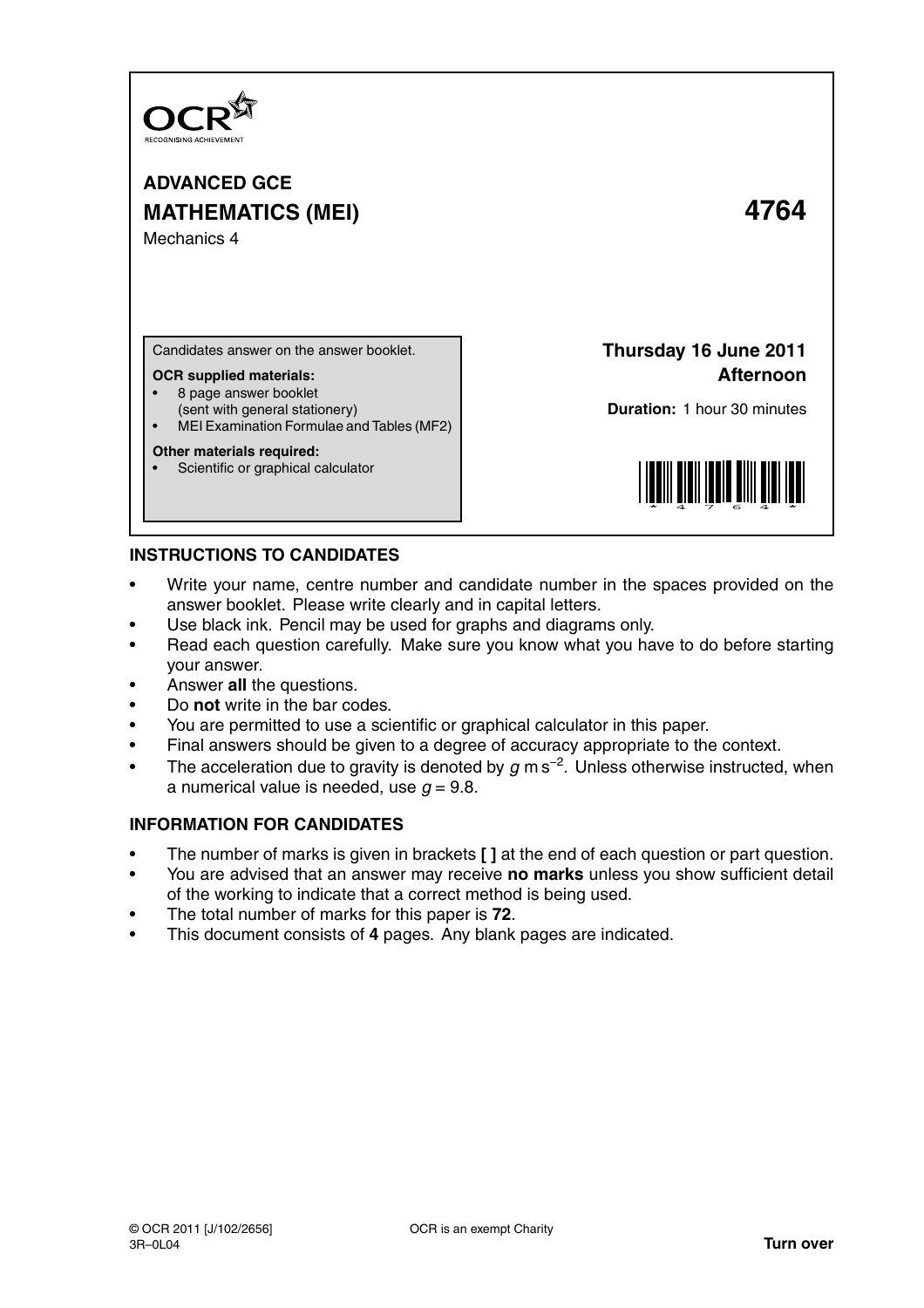#### **Section A** (24 marks)

- **1** A raindrop of mass *m* falls vertically from rest under gravity. Initially the mass of the raindrop is  $m_0$ . As it falls it loses mass by evaporation at a rate  $\lambda m$ , where  $\lambda$  is a constant. Its motion is modelled by assuming that the evaporation produces no resultant force on the raindrop. The velocity of the raindrop is *v* at time *t*. The forces on the raindrop are its weight and a resistance force of magnitude *kmv*, where *k* is a constant.
	- **(i)** Find *m* in terms of  $m_0$ ,  $\lambda$  and *t*. **[2]**
	- **(ii)** Write down the equation of motion of the raindrop. Solve this differential equation and hence show that  $v = \frac{g}{\lambda}$  $\frac{g}{\lambda - k} (e^{(\lambda - k)t} - 1).$  [8]
	- **(iii)** Find the velocity of the raindrop when it has lost half of its initial mass. **[2]**
- **2** A small ring of mass *m* can slide freely along a fixed smooth horizontal rod. A light elastic string of natural length *a* and stiffness *k* has one end attached to a point A on the rod and the other end attached to the ring. An identical elastic string has one end attached to the ring and the other end attached to a point B which is a distance *a* vertically above the rod and a horizontal distance 2*a* from the point A. The displacement of the ring from the vertical line through B is  $x$ , as shown in Fig. 2.



**Fig. 2**

(i) Find an expression for *V*, the potential energy of the system when  $0 < x < a$ , and show that

$$
\frac{\mathrm{d}V}{\mathrm{d}x} = 2kx - ka - \frac{kax}{\sqrt{a^2 + x^2}}.\tag{5}
$$

(ii) Show that 
$$
\frac{d^2V}{dx^2}
$$
 is always positive.

(iii) Show that there is a position of equilibrium with  $\frac{1}{2}a < x < a$ . State, with a reason, whether it is stable or unstable. **[3]**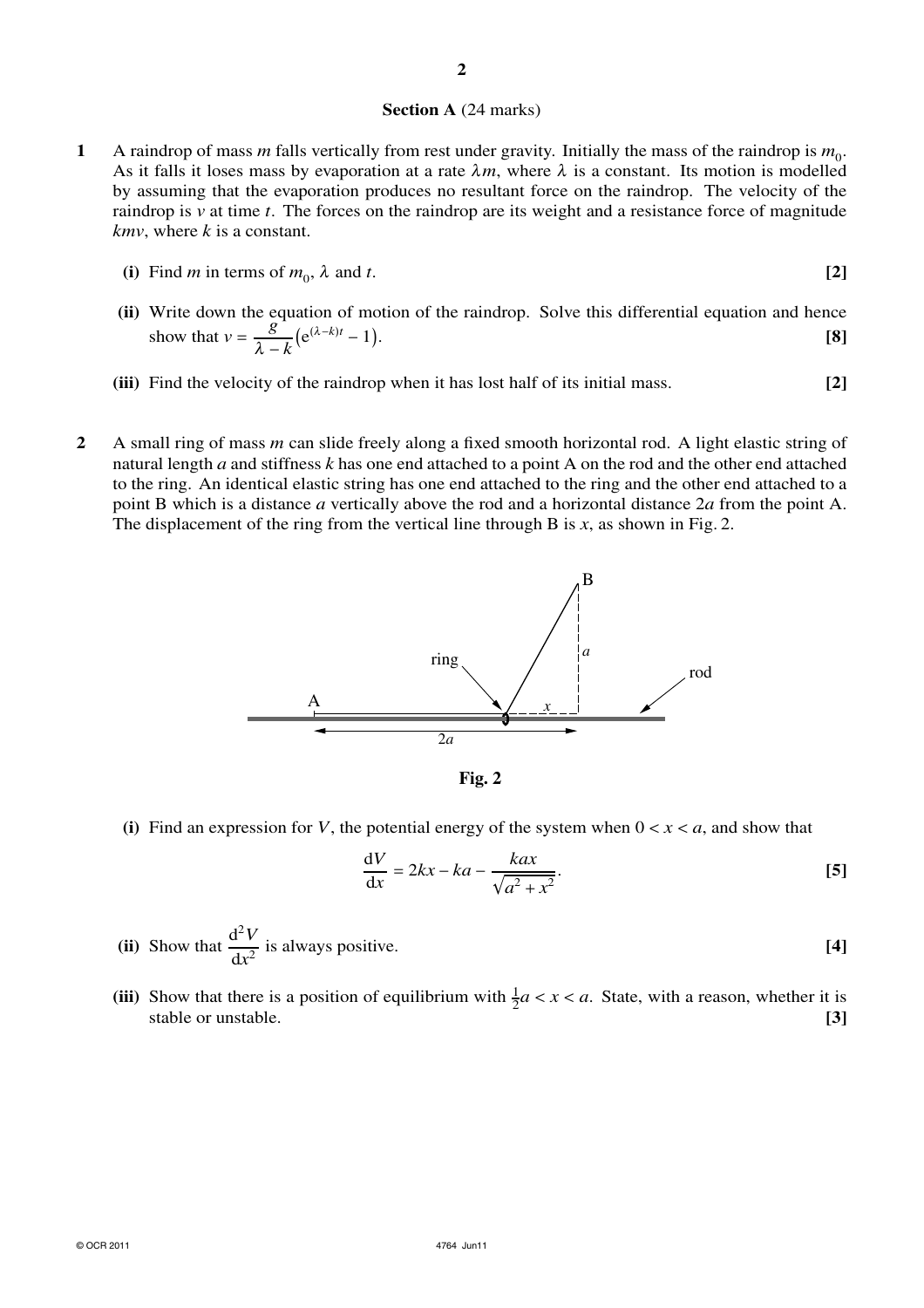## **Section B** (48 marks)

**3** A car of mass 800 kg moves horizontally in a straight line with speed *v*m s<sup>−</sup><sup>1</sup> at time *t* seconds. While  $v \le 20$ , the power developed by the engine is  $8v^4$  W. The total resistance force on the car is of magnitude  $8v^2$  N. Initially  $v = 2$  and the car is at a point O. At time *t* s the displacement from O is *x* m.

**(i)** Find *v* in terms of *x* and show that when  $v = 20$ ,  $x = 100 \ln 1.9$ . [10]

**(ii)** Find the relationship between *t* and *x*, and show that when  $v = 20$ ,  $t \approx 19.2$ . [6]

The driving force is removed at the instant when *v* reaches 20.

**(iii)** For the subsequent motion, find *v* in terms of *t*. Calculate *t* when  $v = 2$ . **[8]** 

- **4** In this question you may assume without proof the standard results in *Examination Formulae and Tables (MF2)* for
	- **•** the moment of inertia of a disc about an axis through its centre perpendicular to the disc,
	- **•** the position of the centre of mass of a solid uniform cone.

Fig. 4 shows a uniform cone of radius *a* and height 2*a*, with its axis of symmetry on the *x*-axis and its vertex at the origin. A thin slice through the cone parallel to the base is at a distance *x* from the vertex.





The slice is taken to be a thin uniform disc of mass *m*.

- **(i)** Write down the moment of inertia of the disc about the *x*-axis. Hence show that the moment of inertia of the disc about the *y*-axis is  $\frac{17}{16}mx^2$ . **[6]**
- (ii) Hence show by integration that the moment of inertia of the cone about the *y*-axis is  $\frac{51}{20}Ma^2$ , where *M* is the mass of the cone. [You may assume without proof the formula for the volume of a cone.] **[8]**

The cone is now suspended so that it can rotate freely about a fixed, horizontal axis through its vertex. The axis of symmetry of the cone moves in a vertical plane perpendicular to the axis of rotation. The cone is released from rest when its axis of symmetry is at an acute angle  $\alpha$  to the downward vertical. At time *t*, the angle the axis of symmetry makes with the downward vertical is  $\theta$ .

(iii) Use an energy method to show that 
$$
\dot{\theta}^2 = \frac{20g}{17a} (\cos \theta - \cos \alpha)
$$
. [5]

(iv) Hence, or otherwise, show that if  $\alpha$  is small the cone performs approximate simple harmonic motion and find the period. **[5]**